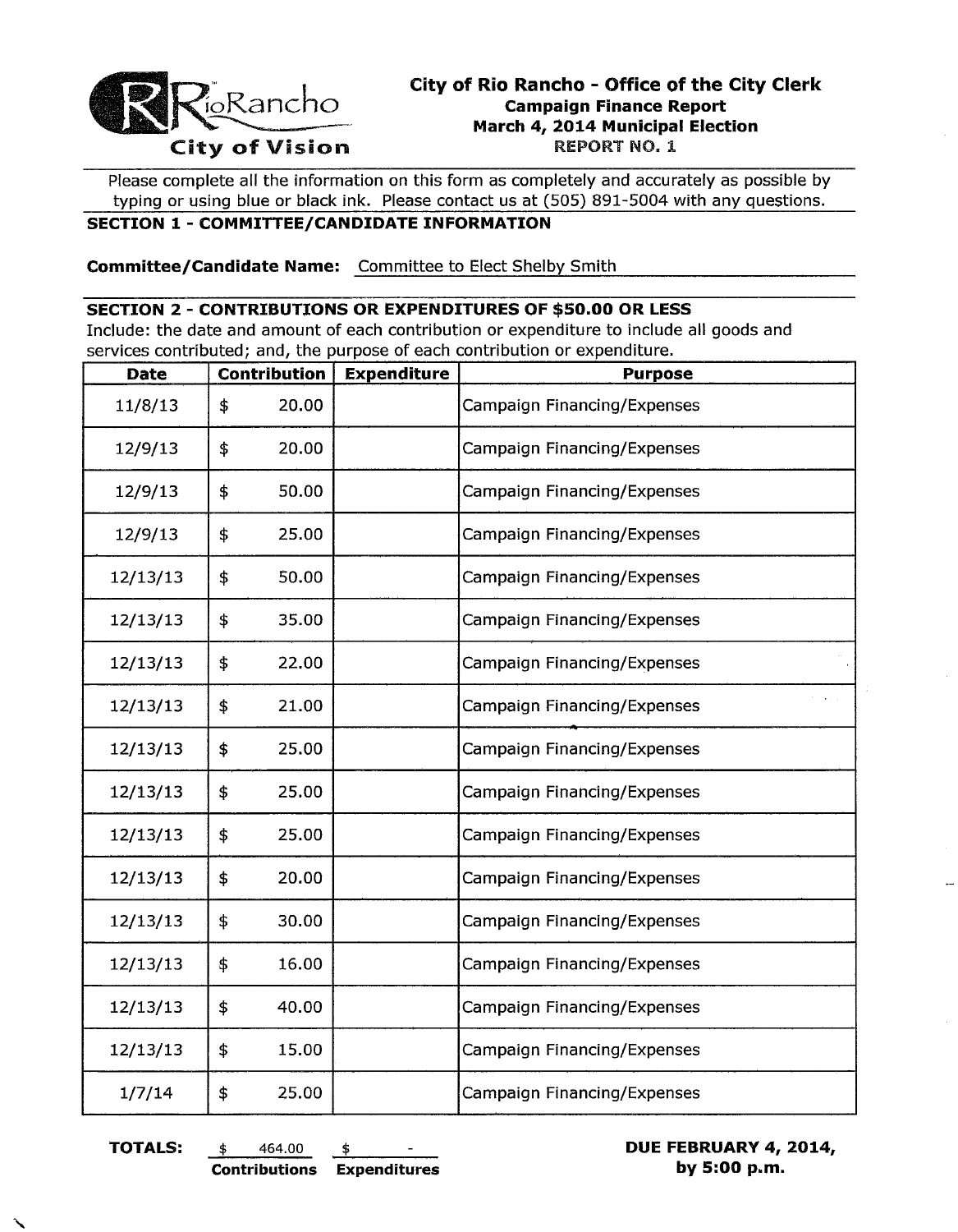## CITY OF RIO RANCHO - CAMPAIGN FINANCE REPORT NO. 1 **PAGE 2 - Committee Name:**  $\bigcirc$  mmittee to Elect Shelby Smith

**SECTION 3 - CONTRIBUTIONS OR EXPENDITURES OF MORE THAN \$50.00 (Cumulative)** Include: the name and address of the person or entity from whom any cumulative contribution or expenditure of more than \$50.00 was received or made; the date and amount of each contribution or expenditure to include all goods and services contributed; and, the purpose of each contribution or expenditure.

| <b>Date</b>                                                 |              | <b>Contribution Expenditure</b> | Name/Address                                                                    | <b>Purpose</b>                                           |  |  |  |  |  |  |
|-------------------------------------------------------------|--------------|---------------------------------|---------------------------------------------------------------------------------|----------------------------------------------------------|--|--|--|--|--|--|
| 9/16/13                                                     | \$250.00     |                                 | Shelby Smith<br>1511<br>Salida Sol Drive SE<br>Rio Rancho<br>NM 87124           | Campaign Financing/Expenses                              |  |  |  |  |  |  |
| 10/9/13                                                     | \$150.00     |                                 | Rebecca Bogan/Adobe Sol PO<br>Box 3434<br>Corrales,<br>NM 87048                 | Campaign Financing/Expenses                              |  |  |  |  |  |  |
| 10/10/13                                                    |              | \$75.00                         | Sandoval County Clerk<br>1500 Idalia Bldg D<br>Bernalillo, NM 87004             | <b>Election Data</b>                                     |  |  |  |  |  |  |
| 10/16/13                                                    | \$200.00     |                                 | Margo and Ross Sylva<br>1779 Fairhaven Court<br>Oaklevk. CA 94564               | Campaign Financing/Expenses                              |  |  |  |  |  |  |
| 10/16/13                                                    | \$100.00     |                                 | <b>Bill Snarr</b><br>3534<br>E. Amelia Street<br>Orlando, FL 32803              | Campaign Financing/Expenses                              |  |  |  |  |  |  |
| 11/9/13                                                     |              | \$280.00                        | PO<br>BluSixx Graphic Design<br>Box 44601<br>Rio<br>Rancho, NM 87174            | <b>Website, Business Cards</b>                           |  |  |  |  |  |  |
| 11/26/13 \$100.00                                           |              |                                 | Tanya Smith<br>1511 Salida Sol Drive SE<br>Rio<br>Rancho, NM 87124              | Campaign Financing/Expenses                              |  |  |  |  |  |  |
| 12/2/13                                                     |              | \$100                           | BluSixx Graphic Design<br>PO<br>Box 44601<br>Rio<br>Rancho, NM 87174            | Website, Facebook                                        |  |  |  |  |  |  |
| 12/13/13 \$100                                              |              |                                 | Brandi Safir<br>4508 Huron Drive<br>Rio<br>Rancho, NM87144                      | Campaign Financing/Expenses                              |  |  |  |  |  |  |
| 12/13/13                                                    | \$125        |                                 | Jennifer Shannon<br>10015 Calle Bella<br>Albuquerque, NM 87114                  | <b>Campaign Financing/Expenses</b>                       |  |  |  |  |  |  |
| 12/13/13                                                    | \$50         |                                 | Sandra Bledsoe<br>Buckskin Loop<br>Rio<br>Rancho, NM 87144                      | 1838 Campaign Financing/Expenses                         |  |  |  |  |  |  |
| 12/13/13 \$55                                               |              |                                 | Kimberly Meza<br>2400 Salinas Avenue<br>Rio<br>Rancho, NM 87124                 | Campaign Financing/Expenses                              |  |  |  |  |  |  |
| 12/13/13                                                    | \$50         |                                 | Jansen Donoghue<br>1101 Coyote Bush<br>Rio Rancho, NM 87144                     | Campaign Financing/Expenses                              |  |  |  |  |  |  |
| 12/13/13 \$100                                              |              |                                 | Steevie Spencer<br>3235 Saffron<br>Mesa, AZ 85215                               | Campaign Financing/Expenses                              |  |  |  |  |  |  |
| 12/13/13                                                    | \$55         |                                 | Anne Maxwell<br>1731 Coulter Drive<br>Rio<br>Rancho, NM 87144                   | Campaign Financing/Expenses                              |  |  |  |  |  |  |
| 1/7/14                                                      |              | \$80                            | City of Rio Rancho<br>3200<br>Civic Center<br>Rio<br>Rancho, NM 87144           | Rental of Cabezon Community Center<br>for meet and greet |  |  |  |  |  |  |
| 1/7/14                                                      |              | \$250.00                        | PO<br>BluSixx Graphic Design<br>Box 44601<br>Rio<br>Rancho, NM 87174            | Flyers, handouts                                         |  |  |  |  |  |  |
| 1/21/14                                                     | \$200.00     |                                 | Rio Rancho Firefighter Assoc PO<br>Box 44307<br>Rio<br>Rancho, NM 871714        | Campaign Financing/Expenses                              |  |  |  |  |  |  |
| 1/24/14                                                     |              | \$1,000.00                      | UPS Store<br>1380 Rio Rancho Blvd<br>Rio Rancho, NM 87174                       | Mailers-EDDM                                             |  |  |  |  |  |  |
| 1/28/14                                                     |              | \$449.78                        | GSP Graphic Screenprinting Prod,<br>inc. 5512 Mitchelldale, Houston<br>TX 77092 | Custom signs and banners                                 |  |  |  |  |  |  |
| 1/12/14                                                     | \$<br>400.00 |                                 | <b>Business Environments</b><br>5351 Wilshire<br>Albuguergue, NM 87109          | Campaign Financing/Expenses                              |  |  |  |  |  |  |
| <b>TOTALS:</b>                                              | \$           | 1,935.00<br>\$                  | 2,234.78                                                                        | DUE FEBRUARY 4, 2014,                                    |  |  |  |  |  |  |
| by 5:00 p.m.<br><b>Contributions</b><br><b>Expenditures</b> |              |                                 |                                                                                 |                                                          |  |  |  |  |  |  |